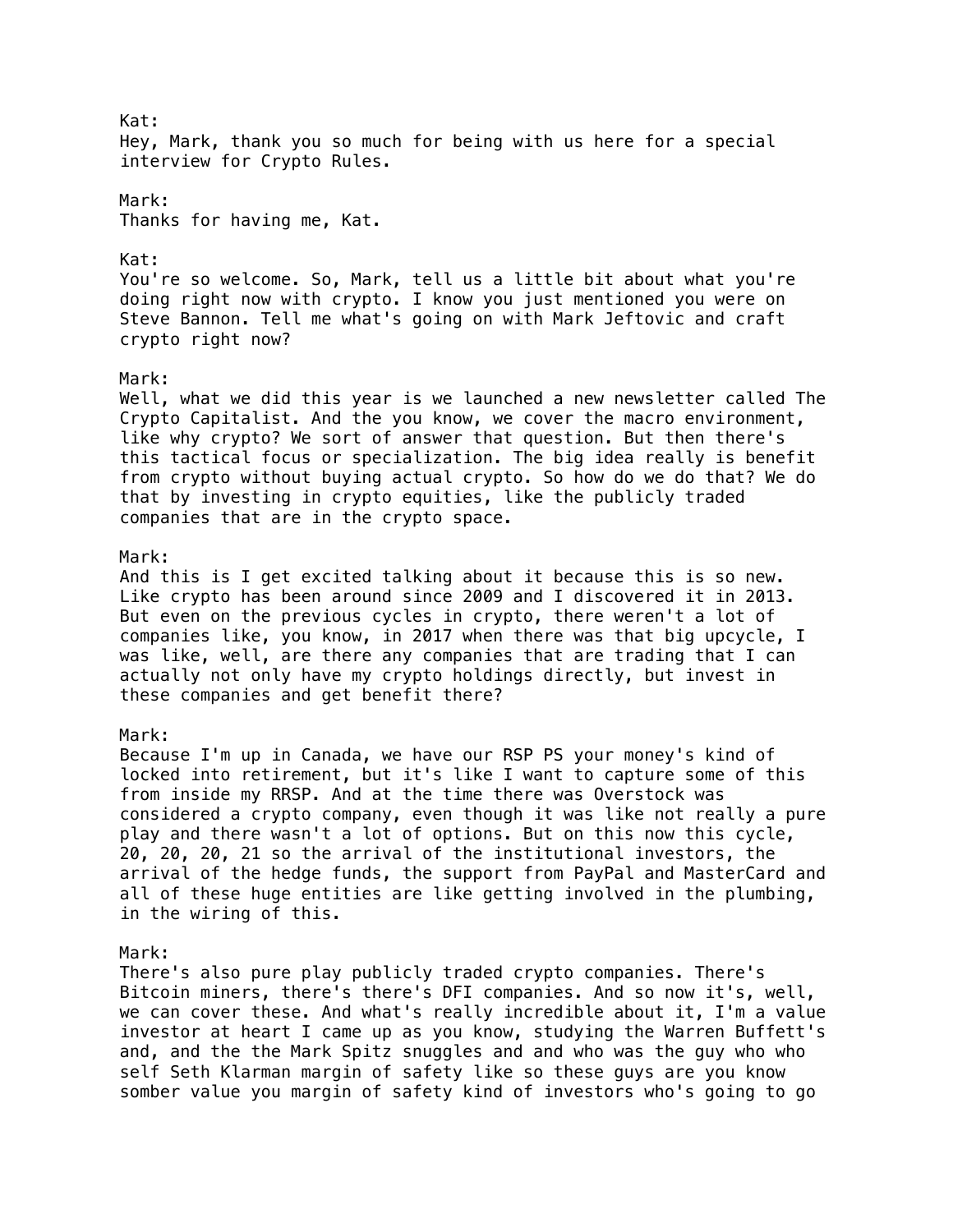near high flying crypto companies.

### Mark:

Well you look at these companies now they're not half high flying they're actually trading at these muted price to earnings multiples. They meet a lot of the criteria of value investing even though cryptos have been going berserk because the a lot of these companies are undiscovered gems. There might be a couple of media darlings, but there's all these other companies that are still under the radar.

### Mark:

It's still very early in their life cycles. And I mean, crypto is here to stay. There's no question about that. And so these companies it's like buying a Microsoft in 1992 or getting into Amazon in 98 or a Berkshire Hathaway when they were still a textile company. That's the way I look at these opportunities really, as you can tell, I get really excited about.

### Kat:

Yeah, that's, that's what I love that you're excited about it because we're, we're starting to get excited about it, but we don't have the understanding you do. And you, you, you said a couple of things that were really important that I want to unpack.

# Mark:

Sure.

# Kat:

That one is crypto is here to stay, that's for sure. Yes, absolutely. So, you know, not everybody believes that. So tell me why that's such a compelling argument for you.

### Mark:

So you have to go back 500 years. I mean, let's look at the Renaissance in the Enlightenment, OK? What happened in that era that set off this whole level up in the human activity in the human enterprise? Two things happened right? The Guttenberg press and double entry accounting. All right. That kicked off the Enlightenment and that changed the game completely.

#### Mark:

It changed the nature of power in those days. And before that, the church was that the nexus of power in the world. And because of this, these two changes that actually increased what you would call the level of intellectual abstraction it set, and it changed the architecture of power and it set off the Enlightenment really now. It was messy and it was turbulent.

### Mark:

It took a couple of hundred years, but it was the end of the church as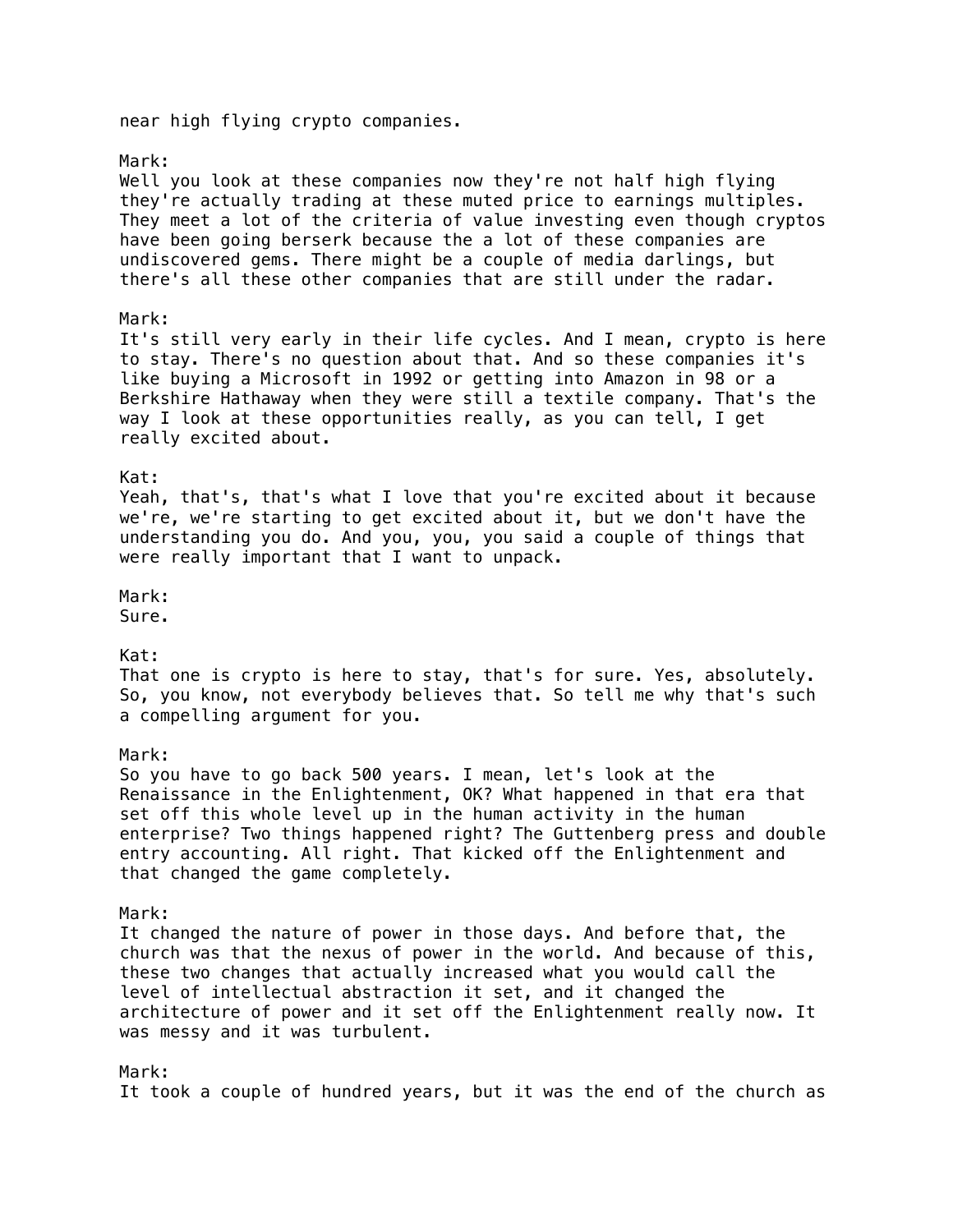the focus of power and the beginning of the nation state. OK, the same thing is happening today. So the Gutenberg machine of today was the Internet, right? And that's been coming out. And it changed the way we communicate with each other. And the double entry bookkeeping that has been discovered is the blockchain, a decentralized, cryptographically secured non state money.

#### Mark:

It's taking the punchbowl away from the nation state. And so, again, it's going to make a change in the level of abstraction and it's going to change the structure of power. So we're actually entering into an era. I mean, you hear you hear talking heads talk about it sometimes, but it's not the way I mean it. The post nation state era.

#### Mark:

I mean, there's a there's been a phrase that we hear a lot called the network state, and I've used that phrase. I also make a differentiation between a networked state like like Facebook and Google are almost becoming sovereign entities unto themselves. OK, that's what I think they've already have. Yes. Especially once, once once they start issuing their own digital currencies, they you know, your Facebook account is going to be more important to your day to day life than your your nation state issued passport.

#### Mark:

OK, I make a differentiation there. Even beyond network states. I call them crypto claves. I just haven't come up with a better phrase for it. But it's these fully decentralized, cryptographically secured sovereignties like you have dows, you have decentralized, autonomous organizations. And so that's the way things are going in terms of like these architectural changes to the plumbing of our society.

### Mark:

Now, the cryptos themselves I've every single objection you hear from people that say, oh, they're worthless, they're Ponzi. Like I just every time I mentally just take out the word crypto and I substitute the word fiat money or the U.S. dollar, and it just fits more appropriately. They're like, oh, cryptos are backed by nothing. OK, what's the U.S. dollar backed by OK, cryptos are a Ponzi.

#### Mark:

OK, what's Social Security? When you look at every single when you look at every specific objection to crypto, they just fit more appropriately to fiat money when especially when you talk about backed by nothing and being a Ponzi and that sort of thing. So crypto itself, now that it's built into the regulatory framework of of liberal democracy, so it's here to stay.

#### Mark:

We're getting taxed on it. There's ETFs on it. Yeah. They're wrangling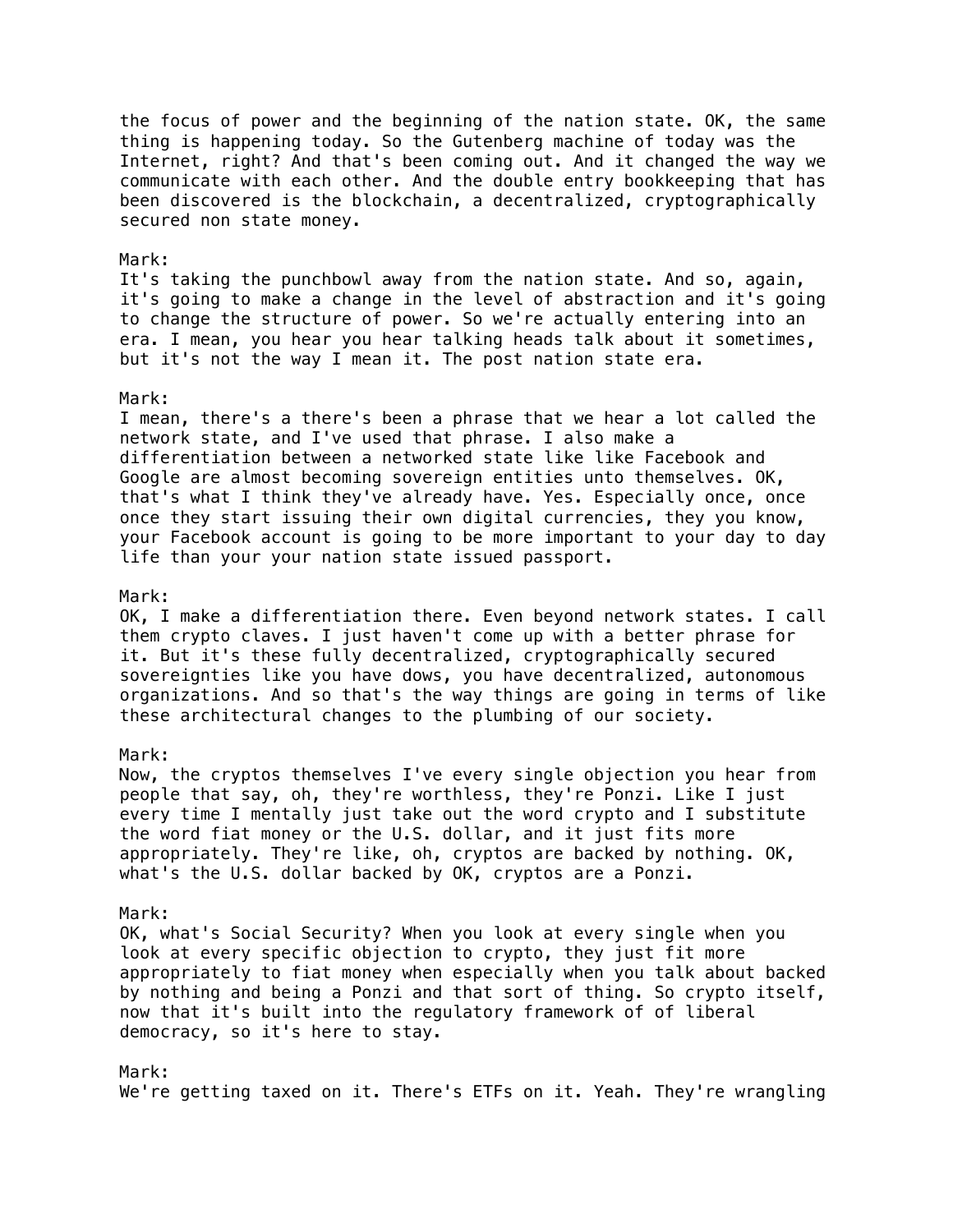over policy around it. We're past the point of no return it's baked into the cake now. So crypto very much is here to stay, and it's the way everything's going in the future. Kat: Well, I appreciate that feedback. You know, every time we hear a great argument, it helps kind of change our minds a little bit and our mindset a little bit, right? So the other thing you talked about, which was fascinating to me and you gave kind of an overview, but I really want to understand, you talked about investing in crypto without buying the coin. Kat: Right? And it makes common sense. OK, there's a company behind that. But isn't that what buying the coin invest in? Mark: When you're buying a straight crypto like Bitcoin, you're actually owning the monetary asset. It's like owning a brick, a digital gold. OK, so when you own a gold coin or a one K gold bar or actually I got a got my little ten ounce paperweight right? Here, I don't own the miner. Right? I'm owning the underlying thing itself. Mark: And that's what it is when you own Bitcoin. Now you can go out, I can go buy shares in Barrick Gold or El Dorado or Kinross, and I have sort of an indirect claim on the gold that they're pulling out of the ground. And similarly, I can go over into the crypto stock's world and I can buy shares of Bitcoin mining companies that are basically mining Bitcoin in these huge data centers. Mark: And what pretty well all of the Bitcoin miners do now is that they don't sell their Bitcoin into the open market because they see that the trajectory that we're on in the future. So they're actually they raise funds to cover their day to day operations and then they hold their Bitcoin and they're just they're hot doing it. I'm sure you've heard that expression over the course of this thing. Mark: So they're coddling all the Bitcoin and they put out these monthly Hoddle reports. And so sometimes you can even see these mismatches. Like when I first started the crypto capitalist, I'm looking at some of these companies balance sheets and I'm like, this company is holding more Bitcoin on its balance sheet than it's trading for in the public market. Mark: So if I buy their shares, I'm getting this Bitcoin at a discount, and that still exists in some situations today. But the other there's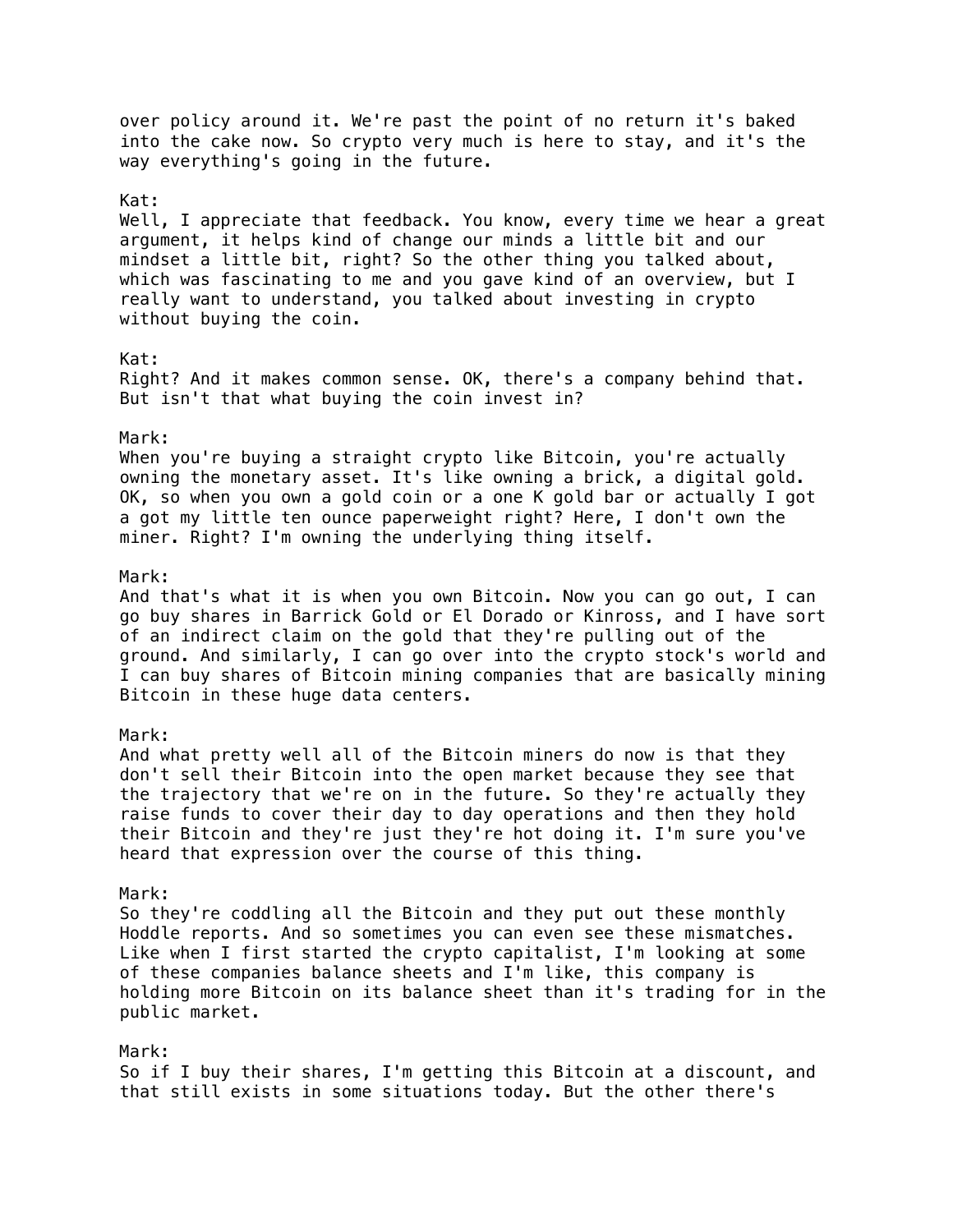another side to what you said. There are like on Ethereum, that's a different blockchain, I'm sure you've talked about. Ethereum is a little different from Bitcoin because I consider Bitcoin to be the value and a Etherium to be an execution platform.

# Mark:

So over here on a Etherium, you have what's called decentralized finance. OK, so these are people doing peer to peer lending and people doing credit default swaps, just things like all of these things, except there's no intermediary, there's no central bank, it's just happening on a peer to bare basis through smart contracts. And what will happen sometimes? Not sometimes a lot.

### Mark:

A lot of these decentralized exchanges or DFI protocols are structured in a way where they issue governance tokens. And so you buy these governance tokens. And so that's like another form of crypto. You got Bitcoin, you have a theory, and then you might buy a governance token like of a or unit swap or sushi swap. Now you own a stake in the actual organization.

### Mark:

You own a stake in the organization. That's not a centralized bureaucratic corporation. It's a decentralized organization. And this governance token gives you voting rights on the projects they're going to take on the distribution model of the profits, the the direction that the protocol is going to go so it is sort of a new form and it's ascendant form of of equity ownership.

#### Mark:

And it's it's a it's quite novel. It's very interesting, very new, just happening, you know, it's unfolding in front of our very eyes.

### Kat:

Wow. So when people say DFI, that's decentralized financial platform, correct? Yes. OK, so how is that different than what you're doing by buying stocks? Right.

#### Mark:

So our focus. Yeah, we have a tactical focus in the crypto capitalist on buying the publicly traded equities. And these are these we call it, you know, get exposure to crypto from the comfort of your own brokerage account. OK, so we're kind of bridging two worlds here. I mean, I still I own crypto directly and I invest in these DFI protocols directly.

### Mark:

And we're probably who knows, by the time this comes out, we may have some some service that's going to help you get access to these DFI and direct crypto assets. But you can bridge the two worlds. I mean, some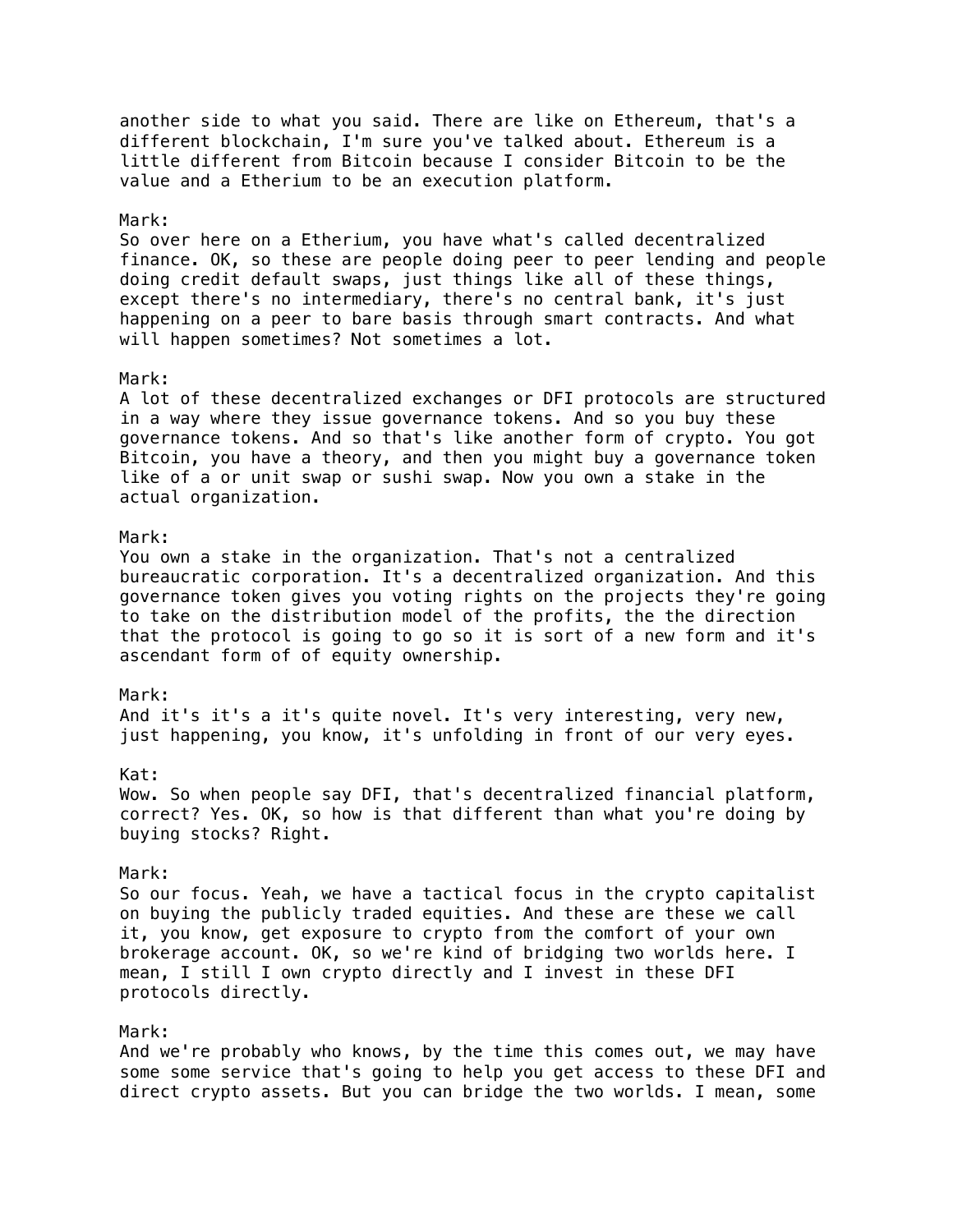of the readers on our list were get pensioners and and senior citizens saying, look, I don't want to learn how how to how to make my own seed phrase how to take self custody of this stuff. Mark: I don't this is making my brain melt down. Just tell me how to do this without a lot of brain damage. And I say, well, you know, do you have a do you have a Schwab account or interactive brokers? It's like, oh yeah, sure. OK, go in there buy here's the portfolio report, allocate a percentage to crypto buy these companies right. Kat: So that that you used a phrase bridged the gap. And I think that really is it. It's what I know and what I understand and the holdings accounts that I already have because I have to admit I, I watch my 20 something year old you know navigate you know, uni swap and swapping stuff out and going into accounts and, and we're like Mike, it's no big deal and honestly it takes me a minute to really comprehend it. Kat: So it's taking the world that we already know, but taking advantage of the movement and what's happening in crypto. That's what I heard you say. Mark: And in some cases you may haven't understanding of the crypto space, but you may have fiduciary or regulatory boundaries around it like we do also also on our list, we have family offices and private equity funds and investment funds who are saying, look, we can't go directly into the tokens, we can't go directly into the crypto. So we want your analysis on a month to month basis so that we can just still get exposure for our clients and, you know, get them, get them exposed to this space. Kat: Now it makes a lot of sense. OK, so you clearly know what you're talking about. You know all the background, you're watching this thing moving. And I want to talk more about how you select the stocks that you recommend. But first, this isn't your day job. So tell me, so how did you get sucked into this and have it become such a big part of your life? Mark: Well, so my day job is I run a domain registrar and web hosting company called Easy DNS out of Toronto. We started in 1998 and what happened was in 2013 I discovered bitcoin and I fell in love with it and we became the first domain registrar to accept Bitcoin as a payment method because I thought, I want access to this and I want to

earn it through my business.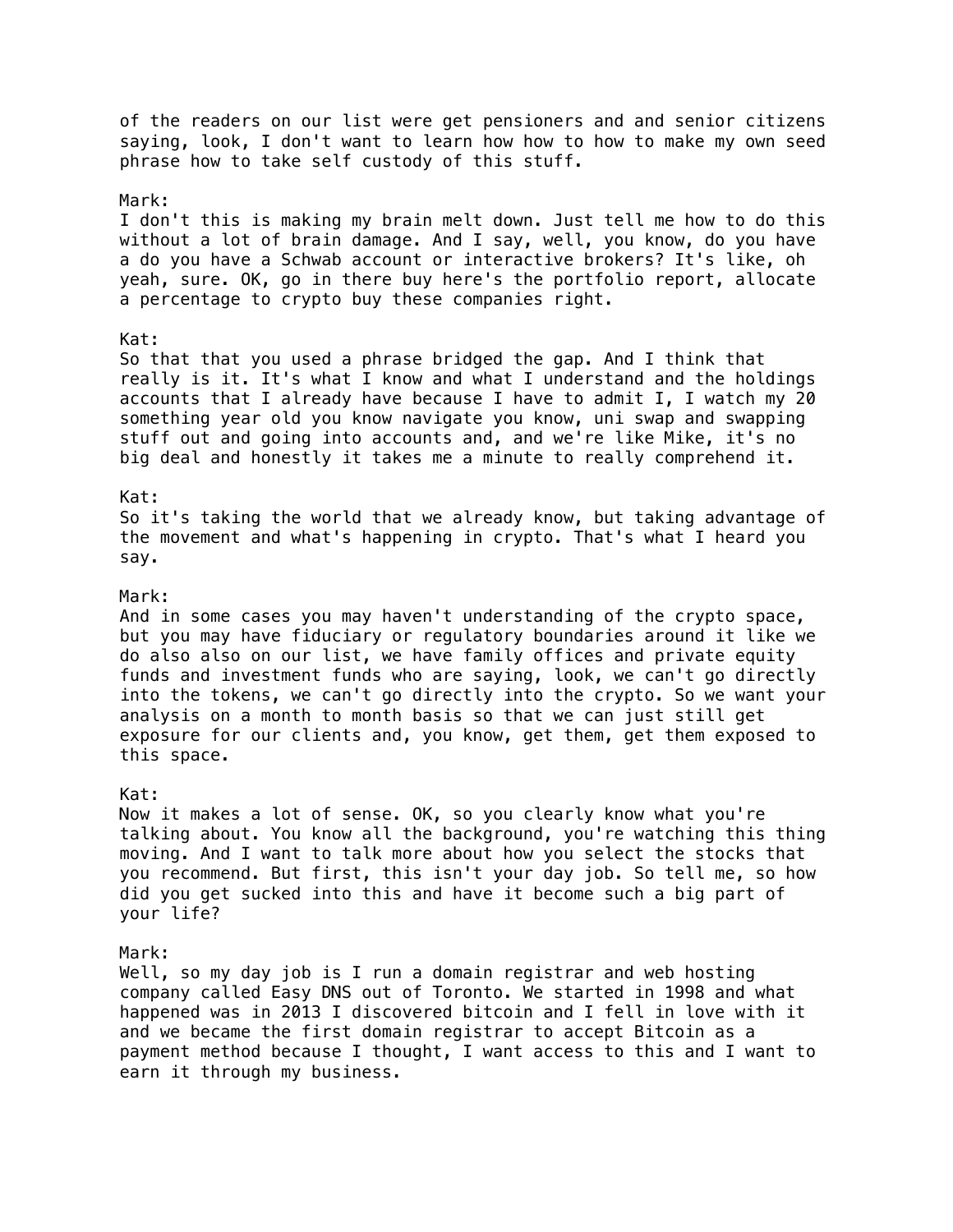# I did the same thing years earlier. There was an earlier movement called Digital Gold Currencies in the early 00 I was like E Gold and PC Unix and gold bullion and gold money. Gold money is still around so the idea was to have digitally vaulted gold that you could send back and forth online, but there are also centralized solutions and E-gold eventually ran into some regulatory problems this is a little bit of a tangent, but somebody who was it that just said, Oh, as Peter Thiel said, he was at an early E-gold conference like in 2004 2005. Mark:

And he says, I am betting that Satoshi Nakamoto was one of the attendees at that conference. I don't know who it was but I bet you he was there. And so I actually put easy DNS into E-gold as well. We were the first we were the only domain registrar where you could come to our website and register a domain using E-gold.

#### Mark:

And so we actually amassed physical gold by taking E-gold as payment and then we would cash it out, go to the bank and put it in the safety deposit box. And we were like the only tech company in the world probably that had physical gold on our balance sheet. So now 2013 comes along and I see Bitcoin and I'm like, this is an even better idea than digital gold currencies.

#### Mark:

I want this as well. So we hung out the shingle and we started taking Bitcoin as payments and just held it. And then Etherium came and Etherium because it's more of an execution platform, they started coming a little more directly into my sphere.

# Mark:

Directly, and I just pause for a sec because a Etherium was an execution platform. It came a little more directly into our area of operations because they put out something called Ethereum named service. And this is, you know, we're a DNS company, we're doing name service for domain names very quickly. That's just what maps between Web addresses and the IP addresses, right?

### Mark:

So you got to go back and forth between them that that's what we do at a very core level. For years, people were saying we need a peer to peer DNS solution to get rid of this centralization in the world. And I always said peer to peer DNS, it's impossible. Don't you know you're going to have name collisions?

## Mark:

Can't be done. Then along comes the blockchain and along comes Etherium and they proved me wrong. And so Ethereum starts experimenting with a protocol called the Ethereum Name Service

### Mark: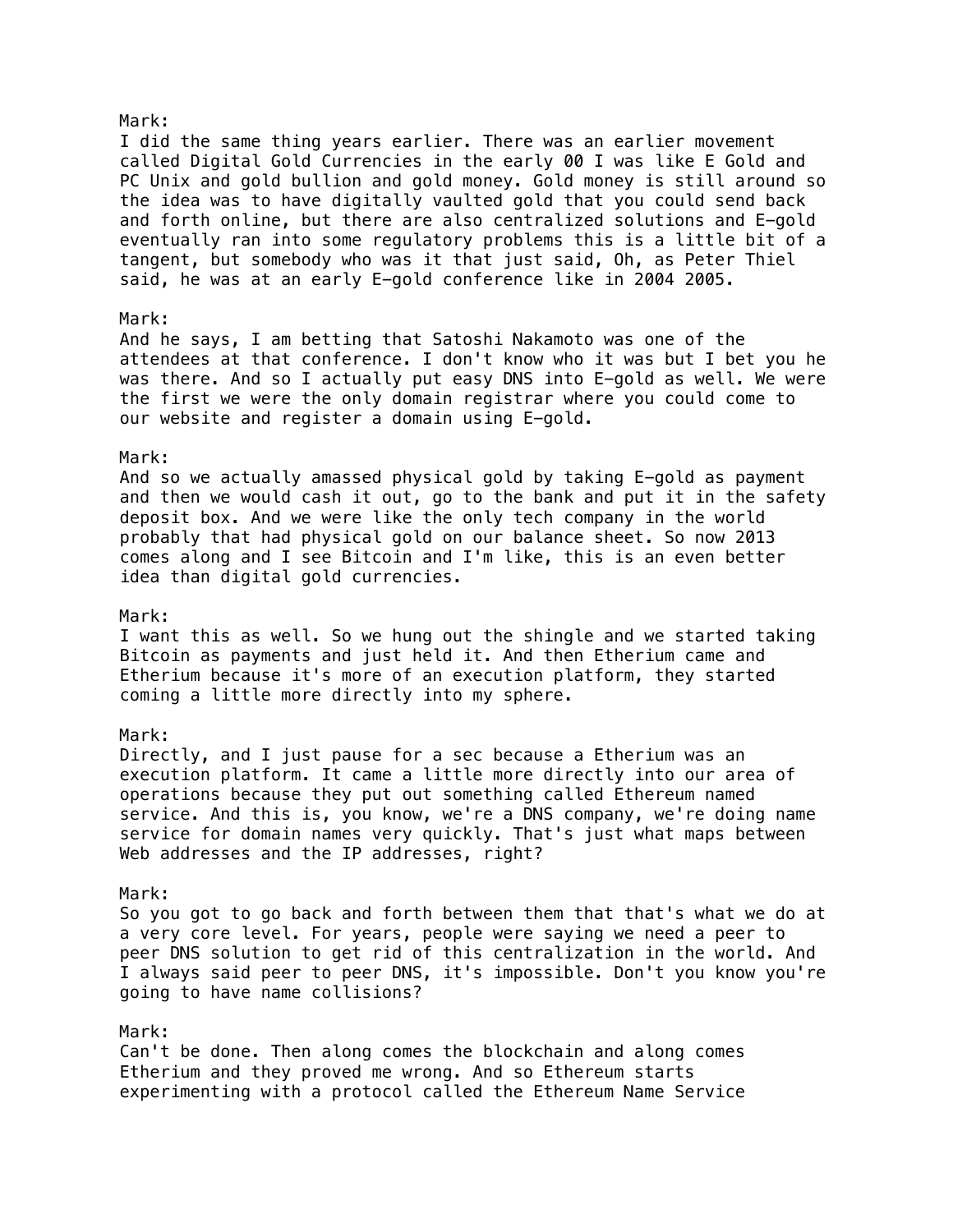Protocol. So I made contact with the working group there. They had a big conference in 2017 in London, England. They invited me out there, sort of like the token representative from the legacy DNS World and I went out there and we've been involved in the Ethereum name service protocol ever since. Mark: We're the only registrar again that lets you map your domain name to an Etherium wallet using your instead of like you're sending Ethereum to this, you know, 64 digit long string of gobbledygook you can just say, I just send it to mark J.R on X, Y, Z, and it'll get. Kat: Oh, it's like a theory on PayPal. Mark: It's I mean, I guess that's a way to sort of like, you know, simplify it to just. Yeah, yeah. Kat: For, for my. Mark: Suffice it to say, it's like, you know, so there's started to get these intersections between what my main business did, you know, easy and assets like a web host and a domain company and then suddenly you know what's coming out of out of the crypto space that's sort of starting to converge with you know what what the future of the technology. Mark: And I just thought, OK, this is this is natural for us to just and then I just gravitated more into this space when the lockdowns hit, it was just I think everybody started a new business under lockdown. So I just started writing the newsletter. Kat: OK, so the lockdown happened and you said I started writing the newsletter. Tell me about that. Mark: So I've always been writing like a free blog on the website called Bomb Thrower Dot Com that's I talk about technology, I talk about finance history, sort of everything that doesn't fit on the Easy Desk blog I put over on bomb thrower. And then I started writing more about crypto and I started writing about crypto almost all the time. Mark: And then as I started finding these companies, these publicly traded crypto companies, I thought, I'm going to just write up a couple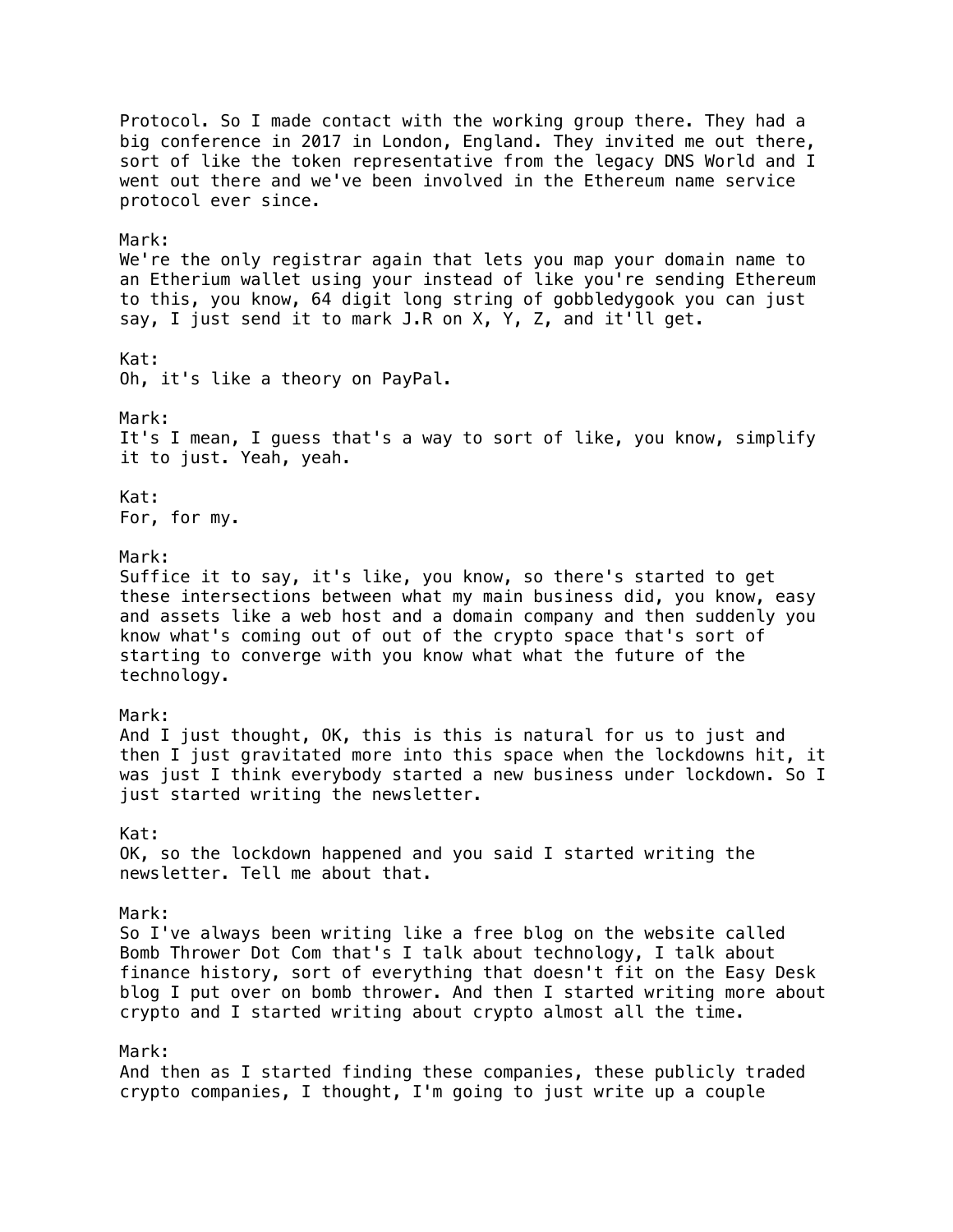reports on this and see what this looks like. And then suddenly it was just an idea that started to form. I wrote something called the Crypto Capitalist Manifesto, which you can get for free at the bomb thrower ecommerce site. Mark: And that laid out like this whole macro thesis that we've been talking about. And then I wrote, I said, You know what? I'm halfway to an information product here. So I wrote up a report like these are the eight companies I'm invested in right now. This is why I'm invested in these companies. And then the icing on the cake, I found a genuine Ben Graham style net net, this tiny little Bitcoin mining company that was trading for less than its asset value. Mark: Like it had all this Bitcoin had all this cash. It was like it had something like, you know, \$0.25 a share in Bitcoin in cash and in assets. And it was treating it like \$0.19 a share. And I'm like, Hallelujah, it's a Ben Graham net net. I can actually write a story that says a real honest to God crypto stock. Mark: That's a that's a net net. And I put the three together and I sent out the manifesto to another newsletter writer who I'd been following for a long time, Marc Faber, The Austrian Gloom, Boom, Doom. And I just wanted to get his opinion on it, and he just wrote me back. He said, This is great. Can I send it out to my readers next month? Mark: I'm like, OK, and suddenly it just we hit the ground running and we've never slowed down since. It just kind of caught on from there. Kat: Good for you. That's great. So what kind of so obviously you make recommendations on a monthly basis yeah. Mark: So right now we do two issues a month. We do a mid-month portfolio review and we do a month end sort of macro overview. That's kind of looks at the whole way, what's going on in economics, what's going on in the supply chain, geopolitical, and how that impacts on the crypto space we have a pretty concentrated portfolio. I still stick to those value investing roots. Mark: So it's I think we have ten names in the portfolios and then the ETFs, like we just say, you can get some direct exposure by ETFs. In Canada, we have a lot of ETFs. I don't know why crypto ETFs are such a big deal in the US. They're a reality now, but even those aren't spot ETFs yet. They're futures ETFs.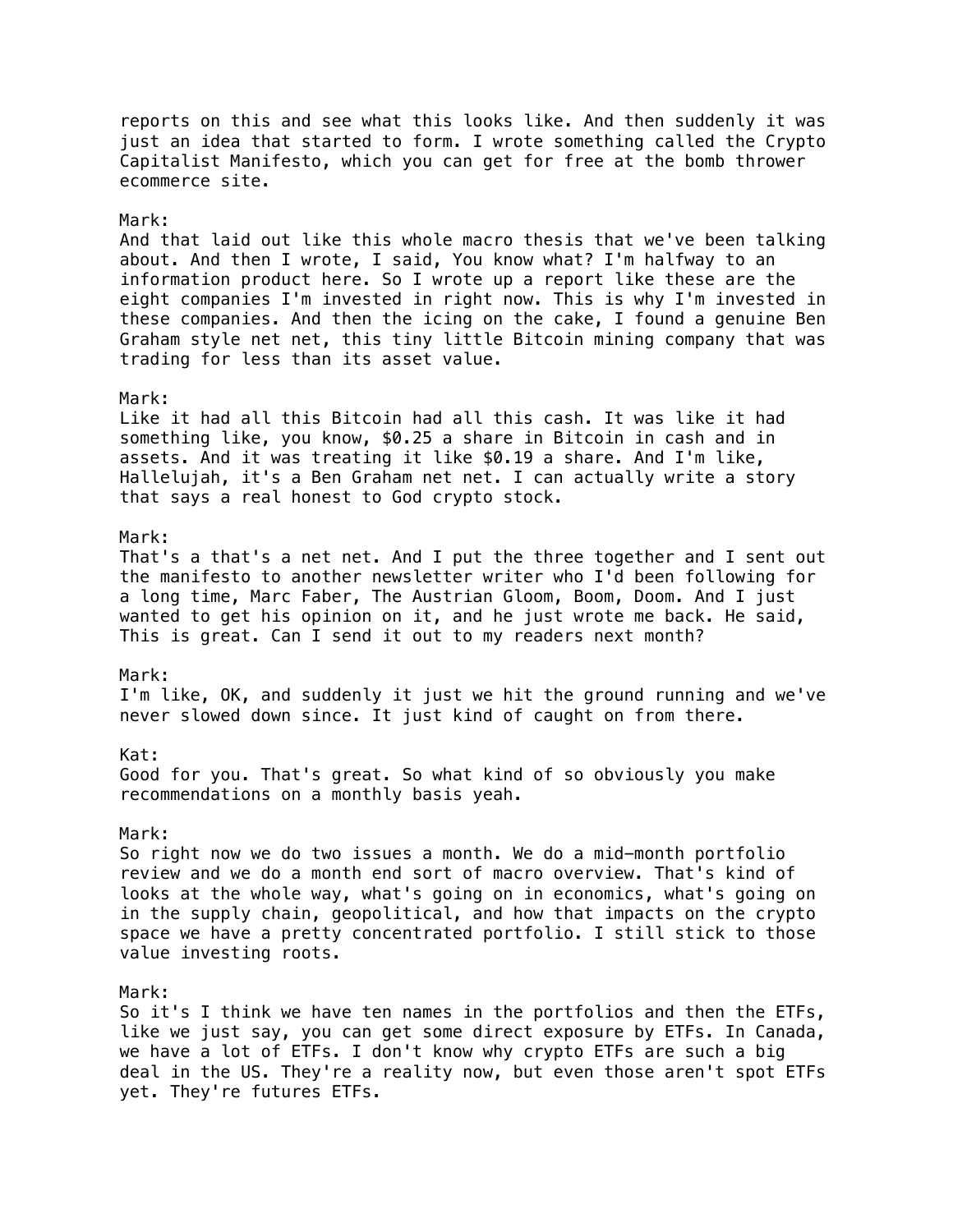Mark: So anyhow, mid-month portfolio, we update all our names, what's going on with some month end thing? And then in between that, if something comes up that require that, I think you need a note of its own. Like I put out a note on NAFTA, I put out a note on the Coinbase IPO. I plan to do one this week, although it's Friday, it's kind of gotten away from me I wanted to do a note on a Bitcoin Futures ETF versus a spot ETF. Mark: Should you buy the futures ETF or should you buy the spot ETF? Or some or some other way to get exposure to Bitcoin? And so and then you get the trade alerts. But we don't do a lot of trading, to be honest. I mean, we say these are the positions we go in, the positions we we monitor our positions. Mark: And if we find something new, I generally try to knock out one of the weaker positions because I don't want to just have everything under the sun. We don't buy everything. We don't buy anything that has the name bit in it or you know, we just we're we're discerning. And if something happens, you know, like a trade alert, you know, we, we don't do a lot of options, but we do the odd options play. Mark: So those are more time sensitive. And then I'll send out a trade alerts like, you know, take this option, play like time to take profits on this, play that sort of deal. Kat: OK, so give us I know other you know, other experts have covered this, but give us the the mark, a quick overview of spot futures options. Mark: OK, so a spot ETF. Kat: You don't do one or the other. Mark: OK, so a spot ETF is like a big pile of Bitcoin that gets sliced up into shares and sold. And so if money comes into the so let's say new money comes into the ETF, then they're going to go out and they're going to add enough Bitcoin. So like you're technically you are covered usually not at 100% ratio, but pretty close because there's administrative fees and that kind of thing. Mark: But like think of it, it's almost easier to understand it using gold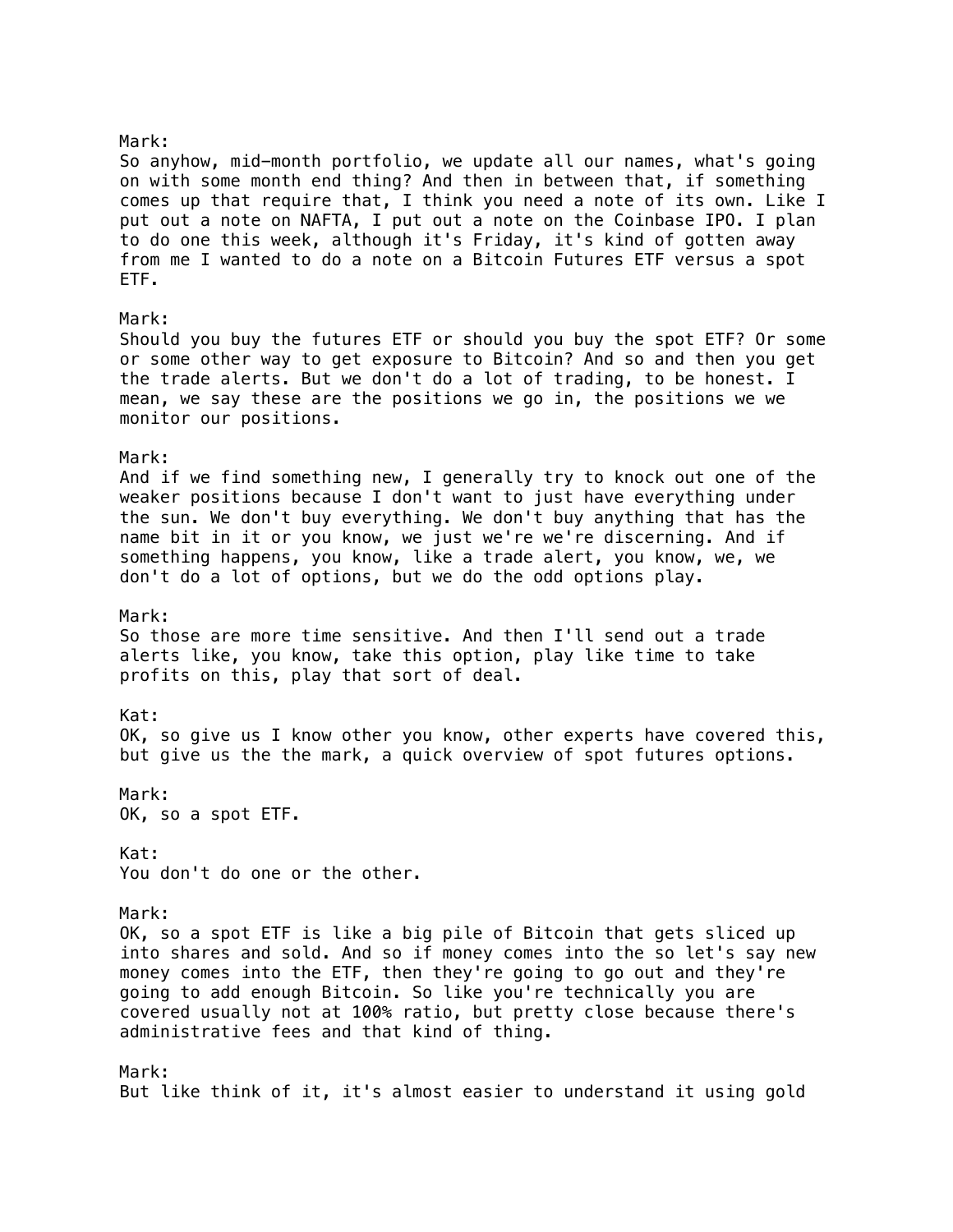ETFs, right? So if you've got an ETF of gold somewhere, there's a warehouse with a big pile of gold and it's sliced up into shares and your shares translate to ownership over that call. It's the same for a spot crypto ETF and they exist in Canada.

#### Mark:

They don't yet exist in the States. OK, a futures ETF. So a future is a derivative, right? So there's no pile of gold there's no pile of Bitcoin. There's just some guy writing a contract to you that says if gold gets to this price or Bitcoin gets to this price, on some date in the future, then I'll agree to pay you this amount of money.

#### Mark:

So you're not actually trading Bitcoin, you're not actually trading gold, you're trading somebody else's promises. And one of the whole attractions to Bitcoin especially is no counterparty risk. Now, I know in the stock world you have a little bit of that no matter what, you have custody risk. But the ethos of Bitcoin is no counterparty risk. Well, futures, the whole thing is counterparty risk.

#### Mark:

If you're, you know, anyone who's seen the movie The Big Short, right? Even when they were right about the trade, their counterparties were blowing up and it was and it was hamstringing them. So that's the difference between a futures and a spot ETF. Now, options, that's another derivative unto itself. You can write options on. I don't know if you can write in options on a futures contract.

### Mark:

I bet you you can, but you can also write options on certain ETFs. OK, so an option is basically buying or selling the art, the right or the obligation to buy or sell the underlying asset at a given price. So if I've got this pile of gold and I think that I'm worried that gold might go down in the future, what I might do is sell some put options that give me give me the right to sell my gold at the price it's at now in the future.

#### Mark:

Same thing for Bitcoin. If I want to get exposure to something without going, if I want to buy a bunch of like let's say Bitcoin ETFs, but I don't want to pay full price for them, I might be able to buy some call options on those ETFs to say, OK, in the future, if they get to this price, I get to buy them at this price.

### Mark:

And so you get some leverage with options and that's what's nice about them. You can actually control each options contract is usually 100 units, so you can control 100 units for not a lot of money. The problem is that as you get closer, options have definite expiry dates. So as you get closer to that expiry date, the value on that option is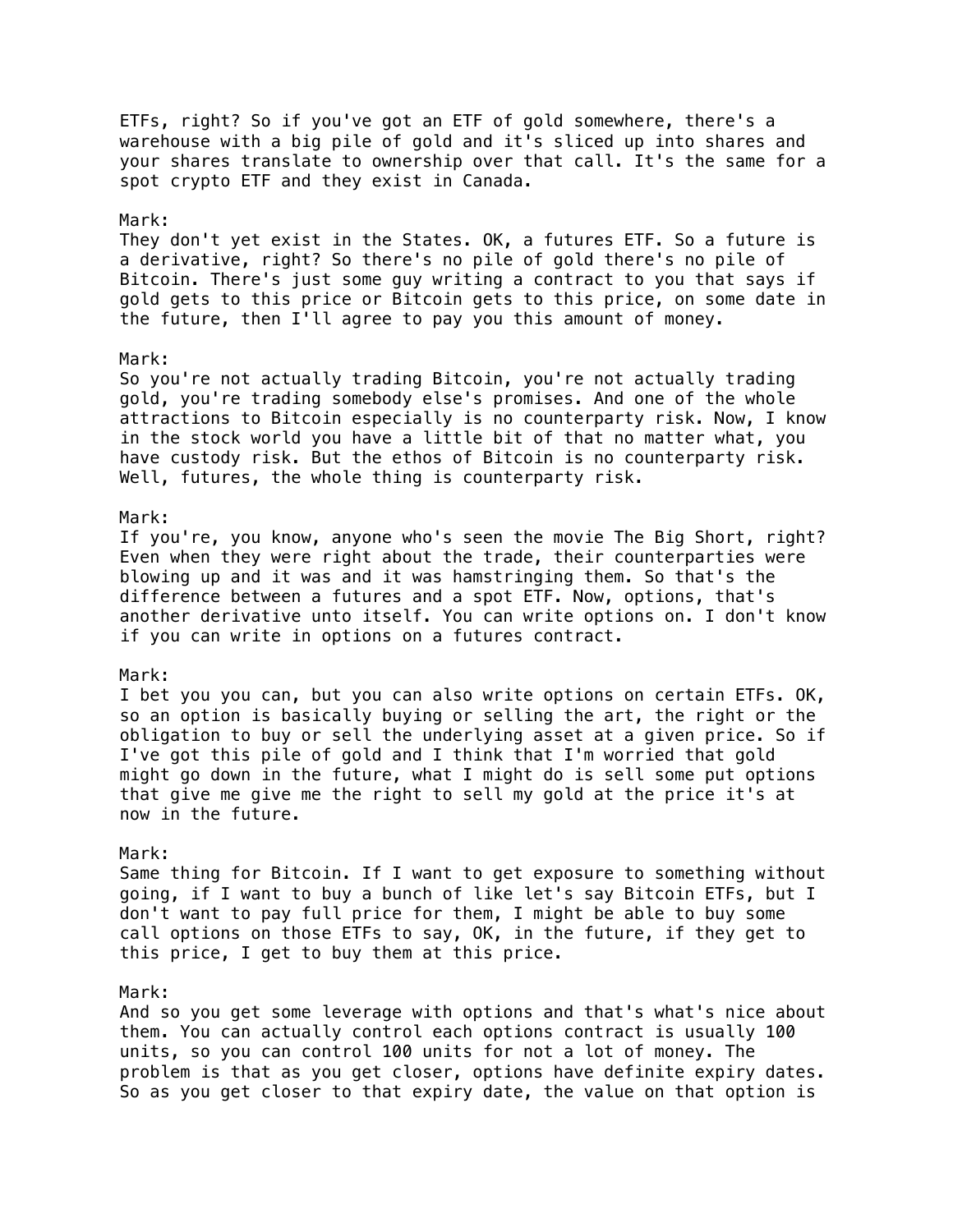going to decay sometimes rapidly, especially if the option is in the money or out of the money. Mark: So do you want to explain what that is or. Kat: Yeah, go ahead. I would love. Mark: OK, so I mean in the money means you could execute the option contract that you have right now and turn a profit on it. It means like I bought the right to buy Galaxy Digital. That's one of our holdings. So we did a we did an options play call options on Galaxy Digital at \$20 all right. That was what we sent that out to the readers. Mark: Galaxy was trading at like \$16 and the contract expires in April of 20, 22. So I sent out an email said, OK, trade alert everybody. If you're into this play, buy a bunch of galaxy call options at \$20 that gives us the right to buy Galaxy at \$20 any time before April 2022 Galaxy is trading at \$16. So we're not going to execute this contract now because we can just buy it cheaper at swap. Mark: But then suddenly now Galaxy is trading at 20 for \$25. So now we can buy Galaxy at \$20 and we could if we wanted to just turn around and sell it for 25 and pocket the difference. That's the magic of options. But let's say, let's say we bought it at a \$40 call because you got it really cheap. Mark: Then as you get closer to that expiry date, that decay like that option is going to become almost worthless because Galaxy is still at 25. It's not quite making it. So it cuts both ways, but it can be a pretty powerful tool. Kat: OK, so it's just what it sounds like, it's an option, it's paying a little bit of money to have an option to do something in the future. Higher or lower. Mark: Yeah, and there's, there's. Kat: A potential advantage. Mark: Yes. And there's some complex options strategies that actually help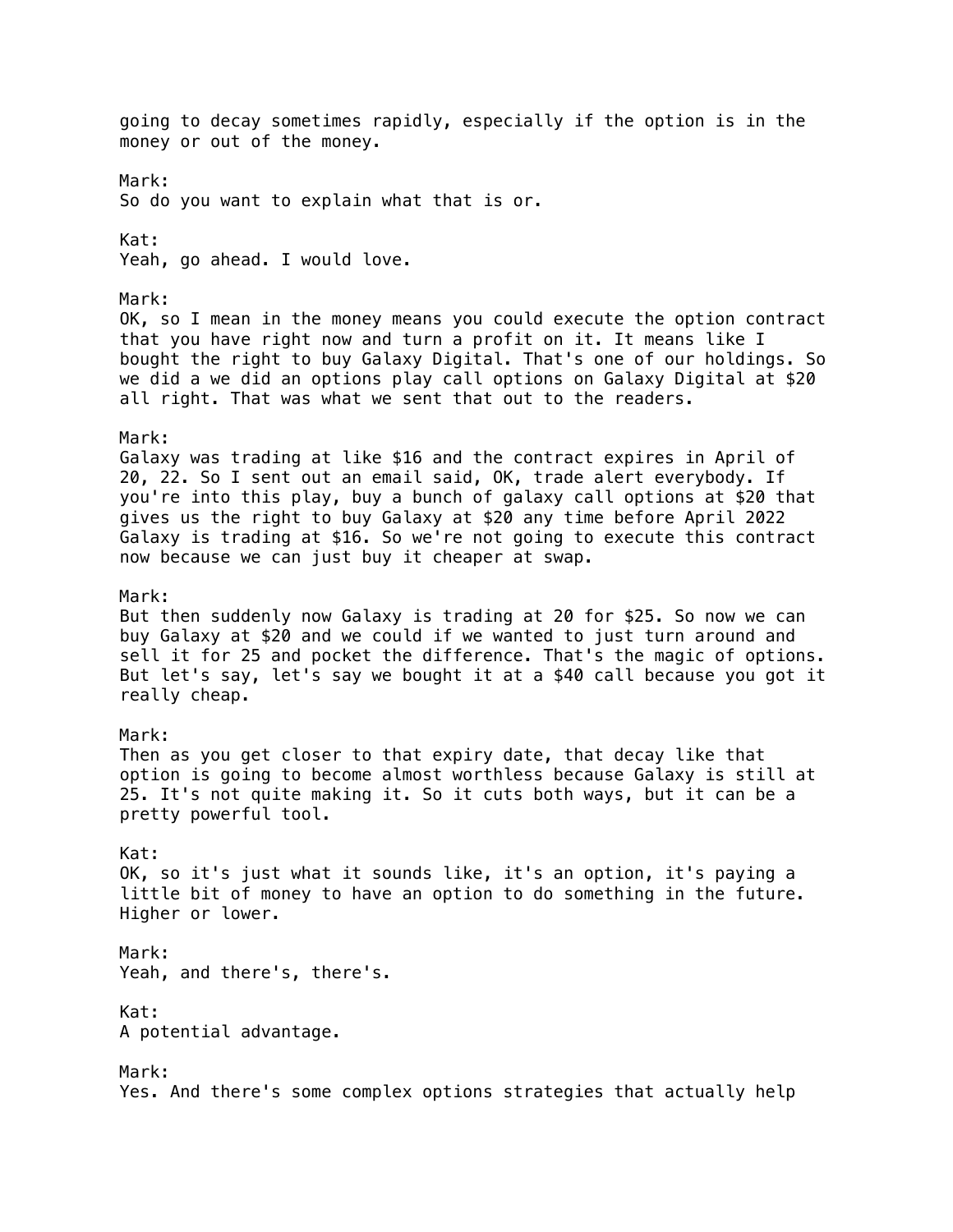people. Let's say your entire net worth is shares in some of your own company that you've taken public. Right. And you want some or you're a retiree, you work for some big company, you got a whole bunch of shares and you want you want income, right? You don't want to sell your shares. Mark: What you can do, you can sell options at the fantasy price for your shares and just earn a little bit of premium. Like, let's say I own you know, a thousand shares at \$50, but I don't want to sell those shares. Right. But what if someone was going to give me \$75 form? I would think about it. So I can sell options for \$75 on a monthly basis and just earn that little bit of premium. Mark: And if and the shares never get to that price. Kat: That's when the fee for the option is less. Mark: Yeah, OK, so people do think there's other things too, like maybe, maybe a stock is too expensive for you right now. Like it's \$100. It's like I love this stock, but it's trading at like, you know, 20 times earnings and I'd rather have it at ten. It's trading at \$100. So what I'll do is I'll, I'll sell a bunch of call options at \$50, so I'll sell a bunch of options at a price that I'm willing to buy the stock at. Mark: So now I'm, now I earn a little bit of premium for selling the option and if it doesn't happen, it doesn't happen I'm earning the premium. But then let's say, you know, you have a flash crash or COVID scare or something and suddenly my options all go in the money and everyone who's bought the options from me turns around and says, OK, now you have to buy these shares for me. Mark: And I say, Gladly, here's the money. Now I've gotten my shares at my fantasy price and I got paid to wait so you can do some pretty powerful things with them. Kat: That's really interesting. So you you know a lot. When did this whole, you know, digging into understanding, researching the stock market come from for you? Mark: Well, I've always been interested in it. I've always I've always enjoyed following the, you know, the greats, reading a lot of books on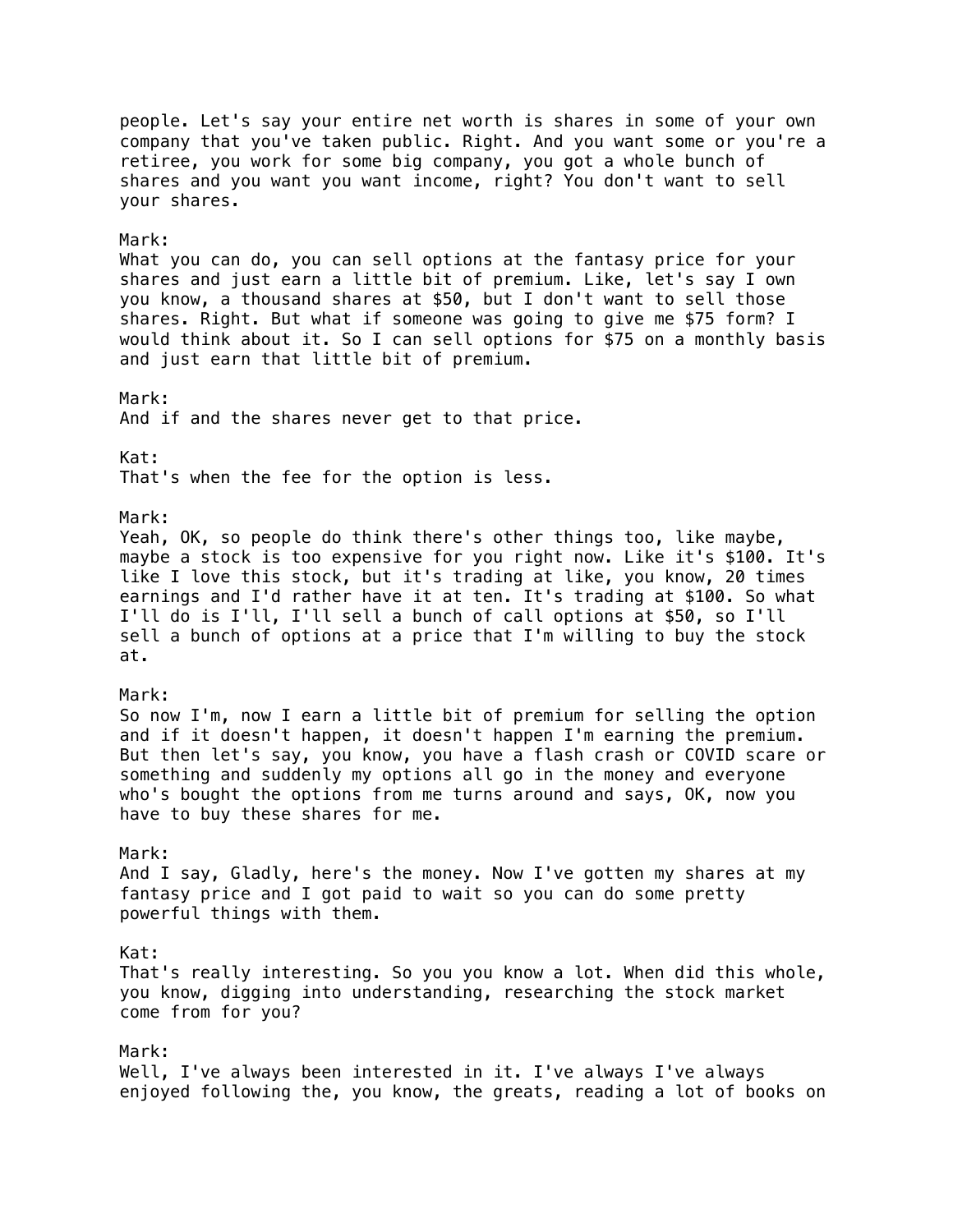it. Again, when Lockdown hit, I thought, OK, what am I going to do? I'm going to double down on my investing activities. And so I just dove into the podcasts and started getting all these books like you know, joy of compounding and stuff like that.

### Mark:

Like just going into these books, listening to the, you know, Tobias Carlyle podcast and all these guys and these guys are masters. And not only in investing, it's like an MBA level business education as well. And I'm a businessman, so this is all great. And but what happened is, as I'm studying these stocks and trying to hone my, my knowledge of the craft of investing, I just kept finding all of these values in one place crypto, crypto, crypto, because I'm a cheapskate sort of when it comes to stocks, like I can't buy Tesla because I just don't understand why anyone would pay a million times earnings for a company like that.

#### Mark:

I don't buy Shopify like all of these high screaming unicorns. Like, I don't own any of them. I just like everything's overpriced. Real estate's overpriced. Stocks are overpriced, it's all overpriced. And then I say, I'm a value guy. I'm looking for value. And suddenly I'm like, Wait a minute, cryptos are at all time highs and this company is trading for two times earnings.

#### Mark:

This is actually a value play. And so I just my methodology and my process just took me into an area that I was already fascinated with. So it was just kind of like the stars aligned and the gods were screaming. And I thought, like, not a lot of people see this yet.

### Kat:

I think other than you teaching us, most of us would not see it. So, you know, you dig into these podcasts, you read Joy of Compounding and what here's what happened for me, Mark when you held up that book, I was like, I would never read that. And then what I realized was, how cool is this? That I don't have to I have to do is let you do it, right?

### Mark:

Yeah. No, that's exactly the rationale. And some of the people on the list, like some of these guys, they're running funds. They're they're doing their own analysis, they're doing their own work. And it's like we don't we either have to hire a crypto guy or, you know, for one, we probably will hire a crypto guy at some point.

### Mark:

But in the meantime, let's just subscribe to the crypto capitalist and we at least get this briefing every month. And, you know, I think we get it right most of the time. Like when I hear of a new ETF or a fund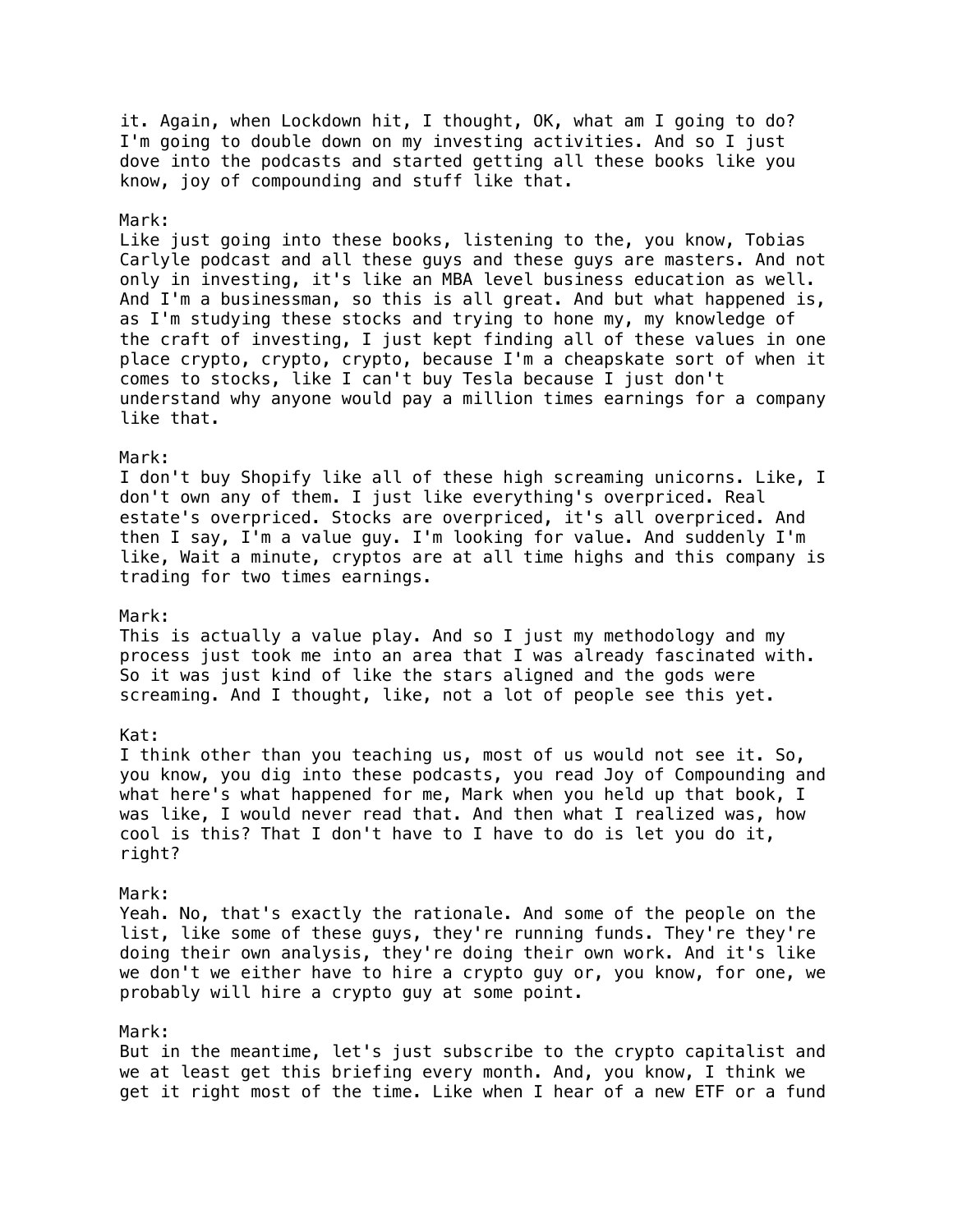come out, it's like a so-called crypto fund all of our companies are in that ETF. Like they're picking the same people that we arrived at independently and and then some. Kat: So that's very validating. So in, in your journey in this crypto journey, right? What is what's the biggest mistake you've made. Mark: Trying to time it? Yeah. So I had this fear when we launched like we launched in March, OK. Kat: Bitcoin 20, 14. Mark: 20, not just this year, 20, 20, May. Yeah. So we launched March 20, 21. So I had already been buying these stocks since like mid 20, 20. So I had this these amazing entry prices on these stocks and we, we launched March 20, 20, we're a month away from all time highs and, and the typical large crypto correction that's coming after it. Mark: And you know around the getting to the end of March I'm thinking one of my readers are they going to get a good entry price if I launch this now and say these are good, are we going to get a good entry price too. I feel like, oh maybe things are getting a little toppy, maybe they're going to come off a bit. Mark: Maybe I should take the profits off and then we all reenter right? So I sold out a closed out a whole bunch of positions. And in crypto you only have to be wrong for a couple of days to realize how wrong you were. Right. I think I did it on a Friday too. Came back Monday. I had I had to put all the positions back on all of them, and so I lost a little bit of slippage on that. Mark: And then when I look at my statements, it's like they were looking like, you know, hundred thousand percent gains and now they look like, you know, 20, 30% gains because I tried to time an intermediate top and I got like I got whipsawed. And so I'm not doing that anymore. It's like, OK, I tell our readers when we sign up, it's, you know, we're looking three to five years, we're looking ten years. Mark: I have some gold positions that are older than my daughter and she's a teenager, OK? She's in grade ten. So we're I'm looking for there's a company up in Canada called Constellation Software I don't know if they're known in the States, but they're like a Berkshire Hathaway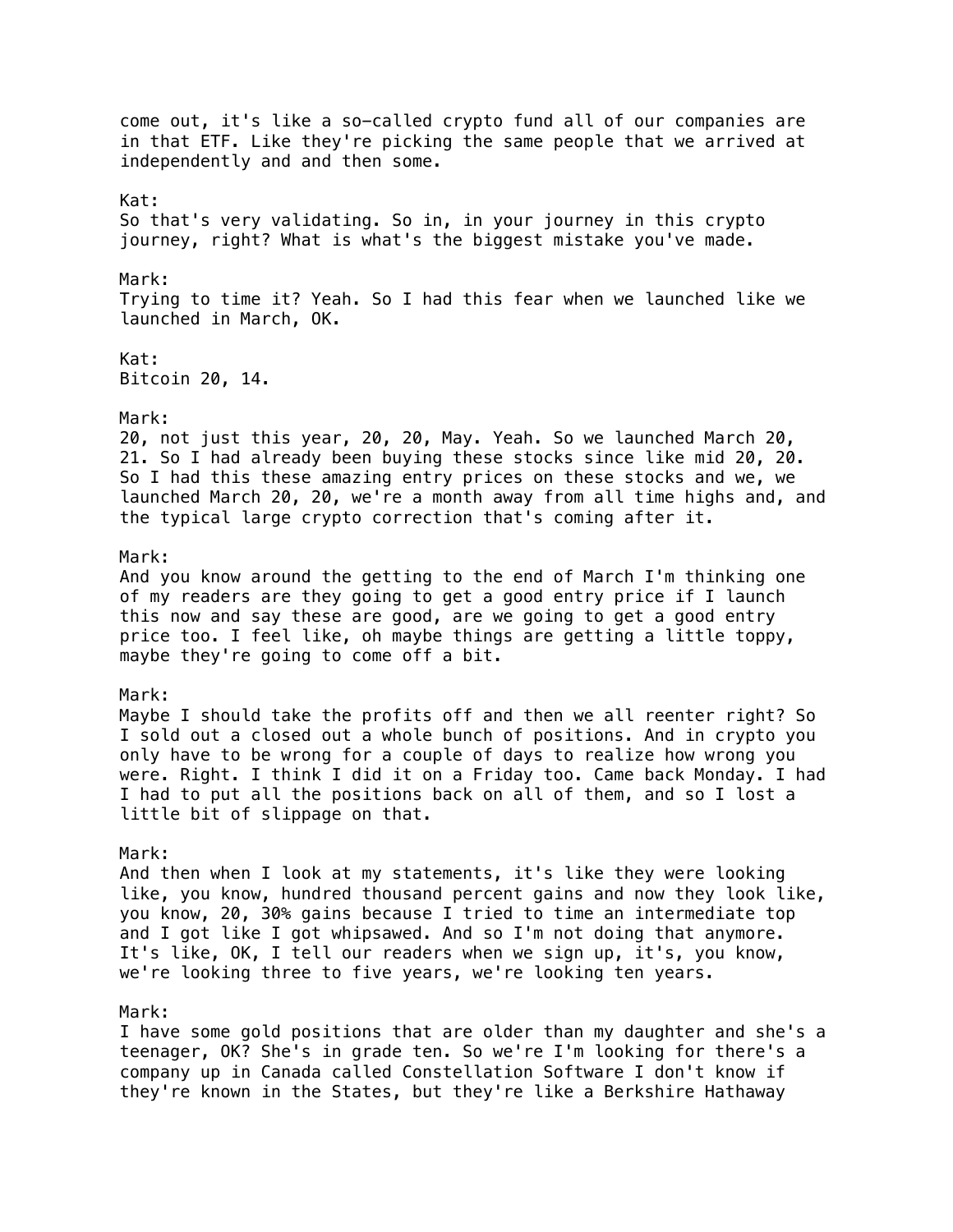right there. \$42 billion company. They've been around for 12 years, 15 years.

### Mark:

And they did it by just buying up all of these like little software as a service companies in the financial space. And, and if you bought them when they IPO to \$18, you would have waited like 66 years for them to crack above like 30, 40, \$50. Now they treat it like 20 \$200 a share OK that's what I'm trying to do with the crypto capitalist.

## Mark:

I'm trying to find the next constellation software, the next Amazon, the next PayPal you're not going to care if you bought it at \$20 or \$50.08 years from now. Right. You're not, it's not going to. That's what we're trying to gain and we're not. They have sworn off to trying to capture these intermediate types and bottoms. It's like it's crypto, it's just too volatile and you have to know that going in.

# Kat:

So this is not, this is antithetical to day trading and try and just sell buy, sell, buy.

### Mark:

Yeah. It's not a black box that's spitting out trades. We don't use chart patterns. We sometimes look at we we use external research to look at blockchain analysis, which I consider completely different from from technical analysis just because of the nature of the blockchain but we don't try to market time. So we have this picture in the manifesto, which probably a good thing to just mention today.

### Mark:

It's our overall thesis is like we have this little like sort of steampunk looking device and two big balloons on one side and two small balloons on the other side and on, on, on the left side. On the wrong side, the steampunk looking device is labeled the great reset. OK, so on the on the wrong side of the reset, we have \$120 trillion bonds and \$20 trillion M2 money, OK, of the 120 trillion in bonds, 20 trillion of them are negative yielding, right?

### Mark:

It costs you money to own those bonds. Over here on the right side of the reset, we have like gold \$10 trillion and we have Bitcoin \$1 trillion or \$2 trillion for the entire crypto space and the airflow like it's a sucking sound and a blowing sound, right? And so the airflow is coming out of the left, the wrong side of a reset and it's going into the right side of the reset.

## Mark:

And that is our metaphor. And so that's what we remind our readers of. We put that cartoon in every once in a while. It's like this. Remember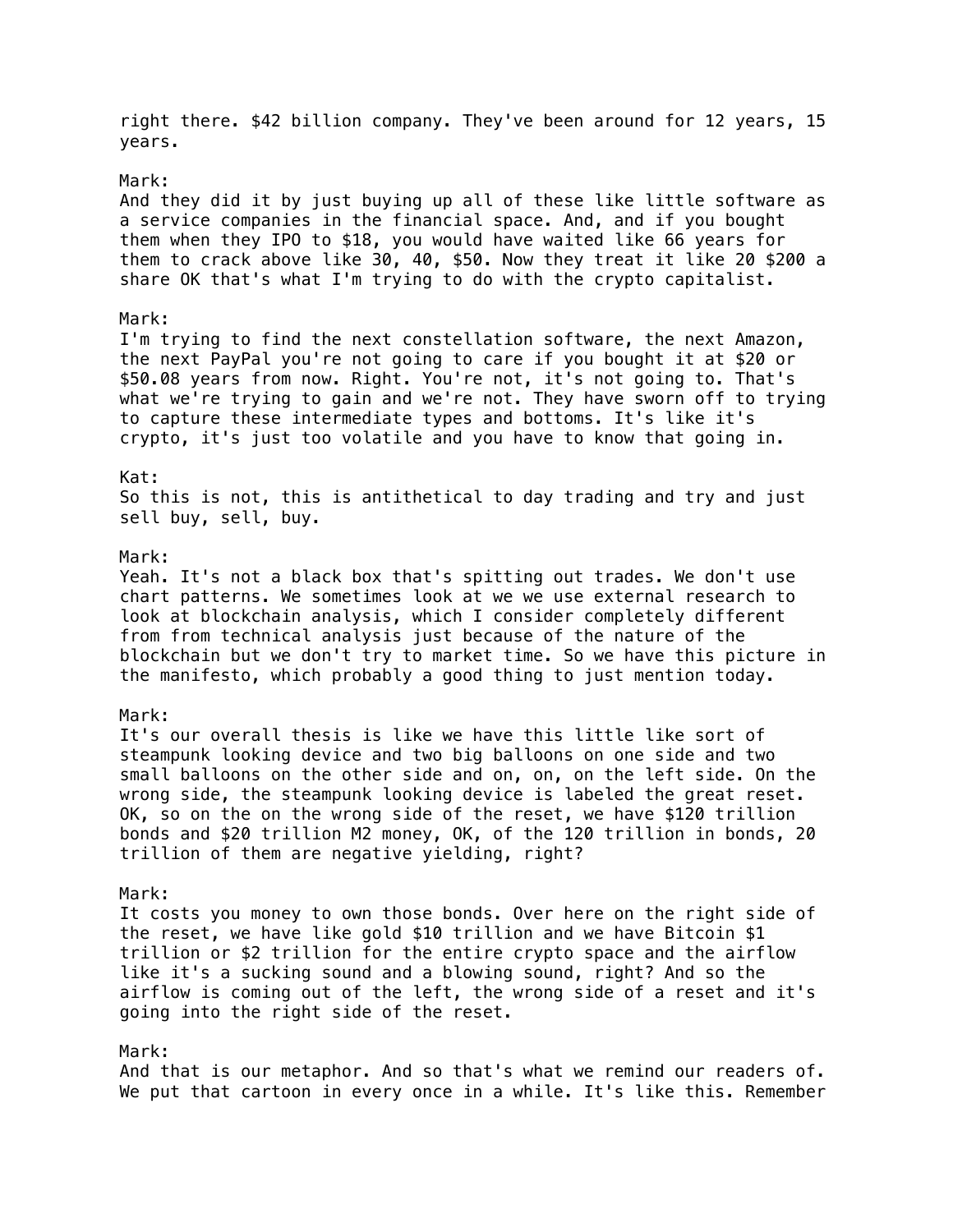this, right? It's all going from this side to this side. So we don't care about. Well, Galaxy was \$25 yesterday and today it's only 22 now. Just, you know, if it goes down too much just decide if you want more. Mark: That's the only decision, right? We're in this for the long haul. Kat: OK, good. So that is very different. You know, we have our Bitcoin purists who are Houghtaling, they're in it for the long haul, but everyone kind of has all these weird strategies around this volatile thing called so and yours really is a new, new money crypto, a new form of money, right? And so new strategies what's refreshing about what you're doing is you're taking decades of wisdom and applying it to this new form of money that we have. Kat: That's what it sounds like to me. Mark: Yeah. I call it, you know, old school investing, new era in a new era environments and, you know, looking for value in all the wrong places is one of my my favorite quips. Kat: Well, it's it's refreshing and it's certainly not anything that we have so far in our series. And I think it's something that a lot of people can relate to. How much money does someone need to have to to be able to really profit from your firm, your strategies and your holdings? Mark: You know, again, it's we we have people who, you know, they're on a budget. They're you know, they're just putting a few hundred bucks a month into crypto or into into their investment accounts and just trying to compound it or snowball that over time. And then we have family offices who are starting over. You know, millions of dollars that are safe. Mark: And so and I'll make this clear, we don't say we say to the opposite, don't go all in on this, OK? You got to decide on your allocation. So if you're a family office, we say, you know, five to 7% is a pretty good allocation and then break it down like this, OK? You're not going to bet the farm on anything. Mark: And if you're small and you're just starting out, it's like, well, I think I wrote in the latest issue, I said, you know, if you're going to buy one company out of this entire portfolio, just buy Galaxy,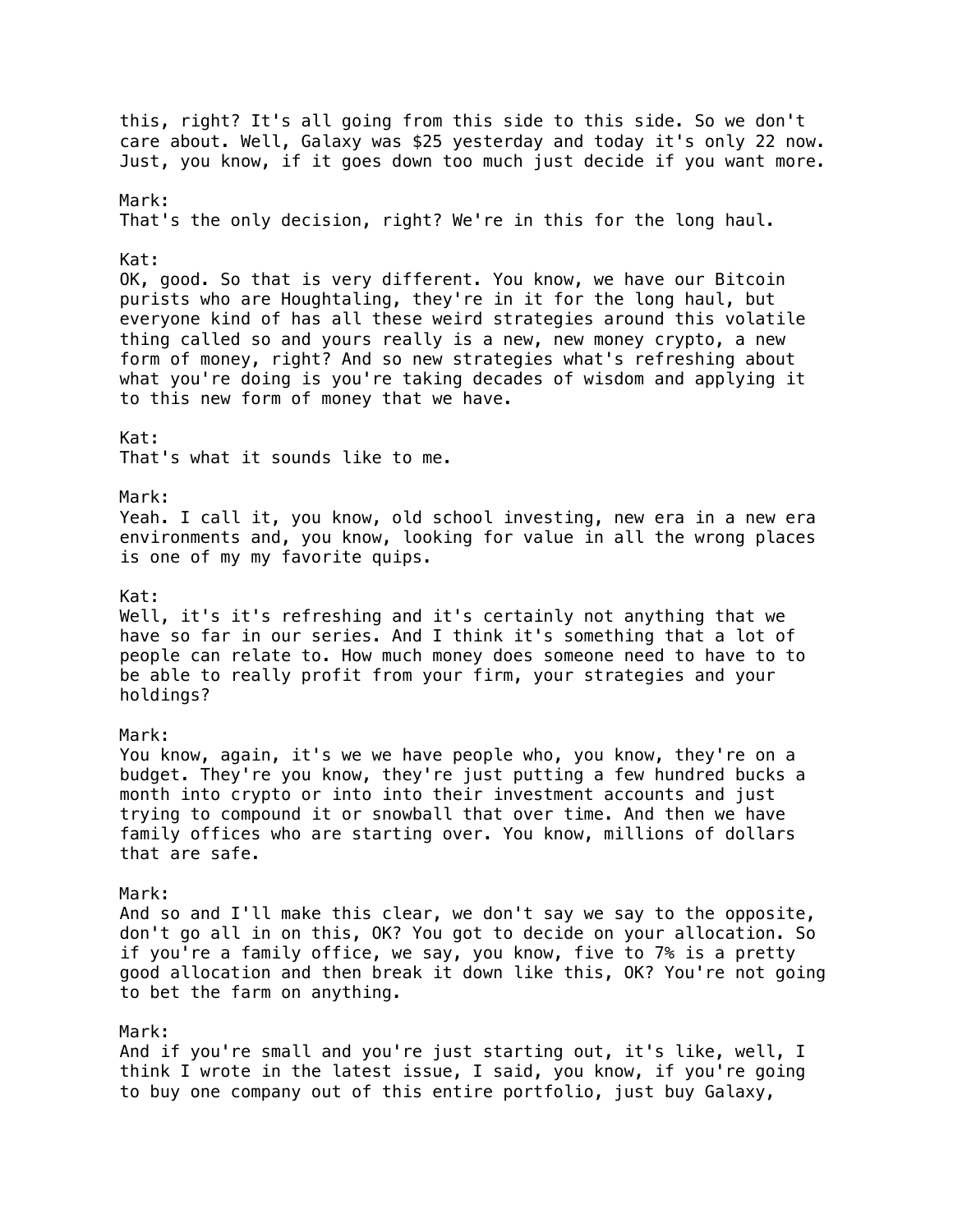right? So that's the freebie for the day is Galaxy Digital, right? They're trading at like 23 bucks a share. And if you're tiny, if you're a small investor and you don't have a lot to invest and buy one share a month. Mark: Right. And just and just build it up over time. Kat: That's that's great advice. OK, so I think we have a really good idea of what you do, how you do it, why you do it and how we benefit. What's the kind of like some final last words for someone who is looking to have some financial stability in these in these times we have coming? Mark: Well, I was going to say before you said to get financial stability, the final words I was going to say is we're still very early in this story. So some people look at this and they say, oh, my God, it's gone up so much, you know, did I miss it? Kat: I mean, I hear that a lot, Mark. Yeah, I really do. Mark: Yeah. You haven't missed it. This is just getting started. And again, the way you sort of gauge where we are in this is, again, look at the size of the balloons on the left side. Of the reset and the size over here. Watch that. Right. And watch how those move in relation to each other. That's when you're going to know when it's late in the story and when it's early in the story. Mark: But to get the financial stability thing, I'm going to throw out something that you might not be expecting. So if you don't own a business start a business right? Start a part time business on the side kitchen table business or something, and then start taking crypto as a payment method. That's how everyone should own a business. Everyone should own at least one business, part time business, and then take the businesses you own or that you're going to start and get them earning crypto and that's how you get some some shock absorbers and some stabilizers in this world we're going into. Kat: So that is not what I expected. And feels like brilliant advice. So thank you so much. Thank you so much for taking the time out of your busy schedule. I know you run a full time business. I know you're always like reached out to to appear on news and television and you know, or contributing and getting your newsletter out.